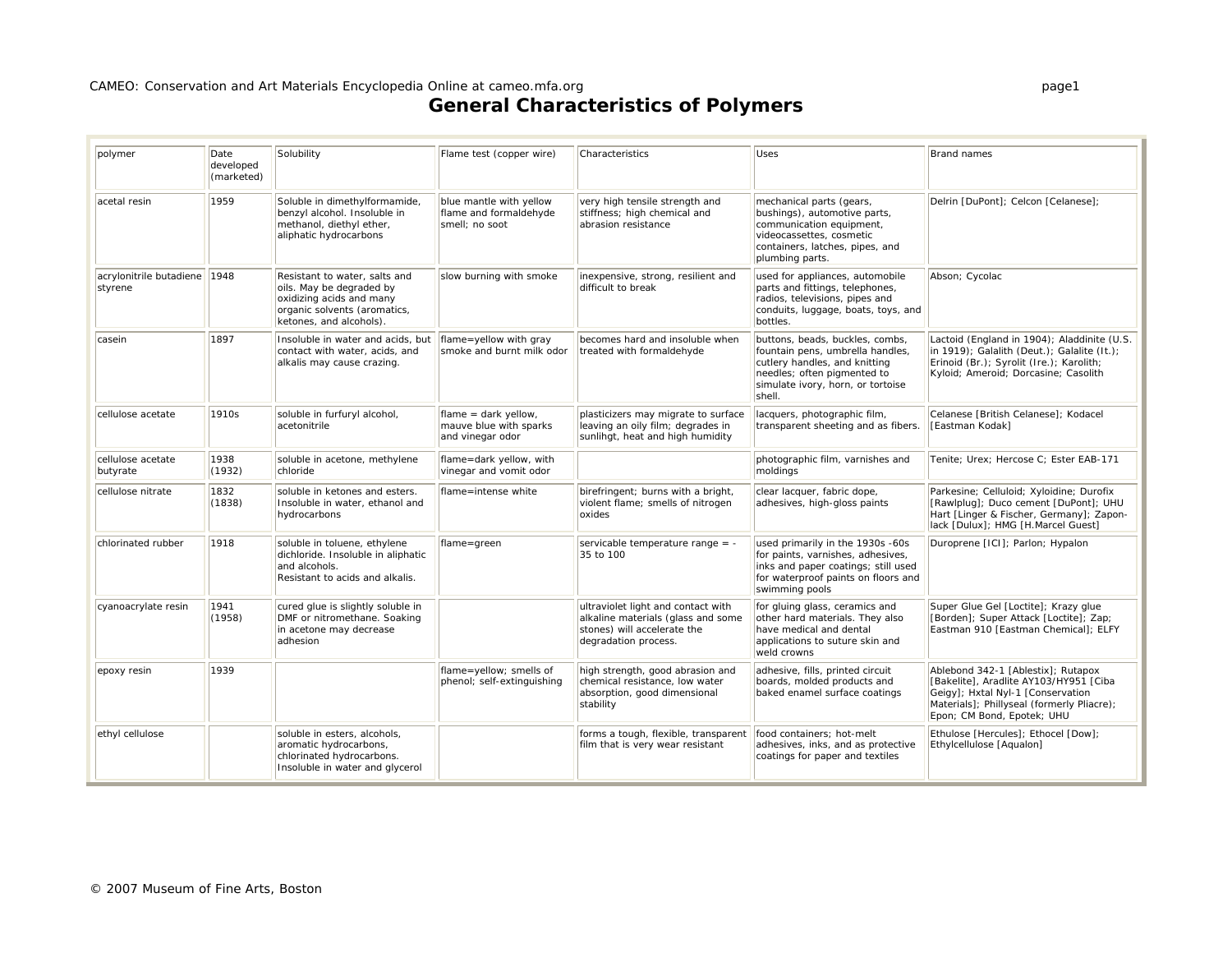| polymer                      | Date<br>developed<br>(marketed) | Solubility                                                                                                               | Flame test (copper wire)                                                           | Characteristics                                                                                                           | <b>Uses</b>                                                                                                                                                                                           | Brand names                                                                                                                                                                                |
|------------------------------|---------------------------------|--------------------------------------------------------------------------------------------------------------------------|------------------------------------------------------------------------------------|---------------------------------------------------------------------------------------------------------------------------|-------------------------------------------------------------------------------------------------------------------------------------------------------------------------------------------------------|--------------------------------------------------------------------------------------------------------------------------------------------------------------------------------------------|
| fluorocarbon                 |                                 |                                                                                                                          | non-flammable                                                                      | Servicable temperature range = -<br>20 to 200; very good heat and<br>chemical resistant                                   | examples of fluorocarbon polymers<br>are polytetrafluoroethylene<br>(Teflon®), polyvinylidene fluoride,<br>and fluorinated ethylene propylene                                                         | Teflon                                                                                                                                                                                     |
| hydroxyethyl cellulose       | 1930s                           | soluble in water, ethylene glycol.<br>Insoluble in ethyl ether                                                           |                                                                                    | discolors and becomes insoluble<br>with thermal aging                                                                     | used as an emulsifier, stabilizer,<br>thickener and film former in many<br>types of solutions such as foods,<br>cosmetics, paints and glazes. It is<br>also used as a sizing agent and<br>consolidant | Natrosol [Aqualon]; Cellosize [Union<br>Carbide]; Tylose H [Hoechst]                                                                                                                       |
| hydroxypropyl<br>cellulose   |                                 | soluble in cold water, ethanol,<br>acetone and many organic<br>solvents. Insoluble in hot water                          |                                                                                    | good photochemical stability, it has<br>poor thermal stability and discolors<br>with age                                  | emulsifier, stabilizer, thickener,<br>and film former in foods,<br>cosmetics, paint removers, paints<br>and glazes; also used as a sizing<br>agent for paper and consolidant for<br>leather.          | Klucel [Hercules]                                                                                                                                                                          |
| melamine<br>formaldehyde     | 1933                            | decomposed by acids                                                                                                      | self-extinguishing; fishy<br>odor                                                  | cure to a hard, durable glossy film<br>that isresistant to chemicals and<br>heat                                          | decorative homeware, circuit<br>breakers, paints and enamels                                                                                                                                          | Arigal C; Melmac; Formica [Formica];<br>amino resin Basofil [BASF]                                                                                                                         |
| methyl cellulose             | 1930s                           | Soluble in cold water, ethylene<br>glycol. Insoluble in hot water,<br>ethyl ether                                        |                                                                                    | good stability with negligible<br>discoloration or weight loss                                                            | used in sizing pape, as an<br>adhesive in textile and paper<br>conservation, as a poulticing<br>material                                                                                              | Methocel [Dow]; Polycell; Tylose® MB<br>[Hoechst]; Glutolin; Sicho-Zell; Cellothyl;<br>Syncelose; Celevac; Cellumeth; Hydrolose;<br>Nicel; Culminal [Aqualon]; Methofas®<br>[ICI, England] |
| nylon (polyamide)            | 1930s                           | resistant to alkalis, and insoluble<br>in most organic solvents.<br>Soluble in hot phenols, cresols<br>and mineral acids | self-extinguishing;<br>flame=yellow with blue<br>mantle and odor of burnt<br>hair  | good impact, tensile and flexural<br>strengths, elasticity, and wear<br>resistance as well as low water<br>absorption     | fibers, paints, films, foams, and<br>molded parts                                                                                                                                                     | Akulon; Caprolan: Celon; Durethan; Nylon<br>66; Nylon #66; fiber 66: Tynex; Rilsan®;                                                                                                       |
| phenol formaldehyde<br>resin | 1907<br>(1909)                  | soluble in alkalis, decomposed<br>by acids                                                                               | low burning rate; phenolic<br>lodor                                                | inexpensive, good chemical and<br>heat resistance, darkens in<br>sunlight; may corrode copper and<br>brass as it degrades | fibers, adhesives, plywood, textile<br>sizing, leather processing, paper<br>strengthening, foams, chemical<br>resistant coatings, printed circuit<br>boards                                           | <b>Bakelite</b>                                                                                                                                                                            |
| polycarbonate                | 1956                            | dissolves in ketones, aromatic<br>and chlorinated solvents.<br>Attacked by alkalis, ammonia<br>and amines                | self-extinguishing;<br>flame=orange yellow with<br>sweet phenolic odor and<br>soot | high dielectric strength, good<br>mechanical properties; strong UV<br>absorber                                            | unbreakable windows, bank<br>screens, police shields, helmet<br>visors, and household appliances                                                                                                      | Lexan [1959; General Electric Co.];<br>Makrolon [1956; Bayer]; Solvex; Merlon<br>[Mobay Chemical]; Panlite                                                                                 |
| polycyclohexanone            | 1930                            | soluble in turpentine, mineral<br>spirit                                                                                 |                                                                                    | oxidize with age to become brittle<br>and less soluble.                                                                   | picture varnishes and for<br>retouching                                                                                                                                                               | Ketone Resin N [BASF]; MS2A [Laporte];<br>AW-2 [BASF]; Rembrandt Varnish [Talens]                                                                                                          |
| polyester                    | 1946                            | soluble in ketones and<br>chlorinated solvents                                                                           | slow burning rate;<br>flame=yellow; dense<br>smoke, sweet smell                    | Inexpenxive, easy to fabricate,<br>versatile, good chemical resistance                                                    | sheeting, films, autos and boats,<br>pipping boxes                                                                                                                                                    | Fabrisil [Shelley]; PET                                                                                                                                                                    |
| polyethylene glycol          | 1930s                           | soluble or miscible in water and<br>most organic solvents                                                                |                                                                                    | can remain tacky and attract dirt                                                                                         | solvents, plasticizers, consolidants                                                                                                                                                                  | Carbowax [Union Carbide]; Polywax [Huls]                                                                                                                                                   |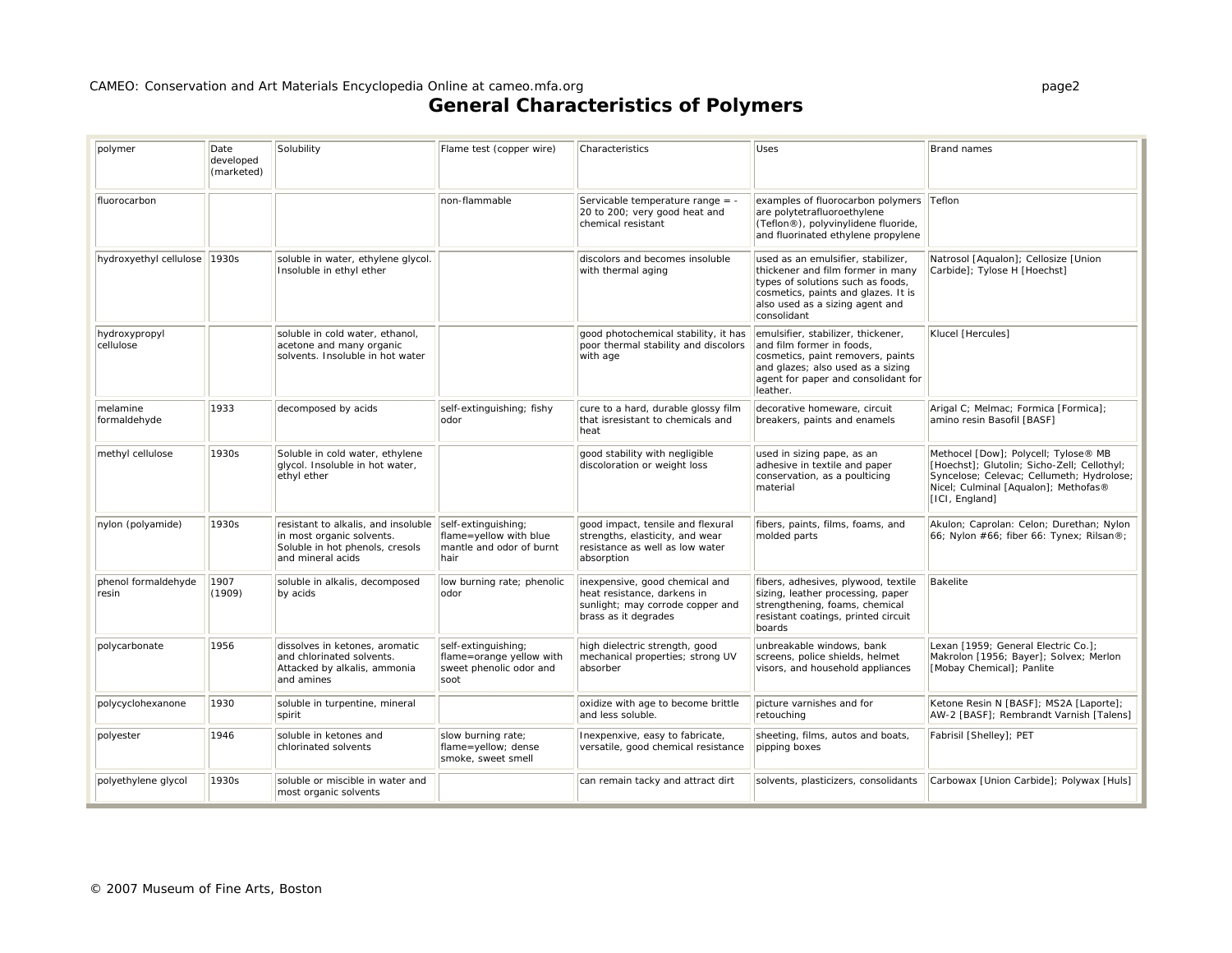| polymer                                 | Date<br>developed<br>(marketed) | Solubility                                                                                                                 | Flame test (copper wire)                                                             | Characteristics                                                                                                                                                                                       | <b>Uses</b>                                                                                                                                                                                       | <b>Brand names</b>                                                                                                                                                                                                                                           |
|-----------------------------------------|---------------------------------|----------------------------------------------------------------------------------------------------------------------------|--------------------------------------------------------------------------------------|-------------------------------------------------------------------------------------------------------------------------------------------------------------------------------------------------------|---------------------------------------------------------------------------------------------------------------------------------------------------------------------------------------------------|--------------------------------------------------------------------------------------------------------------------------------------------------------------------------------------------------------------------------------------------------------------|
| polyethylene<br>vinylacetate            |                                 |                                                                                                                            |                                                                                      | clear, tough, crack resistant and<br>retain flexibility at low<br>temperatures                                                                                                                        | paper coatings, shrink-wrap, and<br>hot melt adhesives                                                                                                                                            | Elvax [DuPont]; A-C Copolymr 400<br>[Allied]; Vinamul 3250 [Vinyl Products];<br>Mowilith DM155 [Hoechst]; Elvace 1874;<br>Jade 834-403N [Aabbitt]                                                                                                            |
| polyethylene, high<br>density           | 1954                            | soluble in toluene. esistant to<br>most other solvents except nitric<br>and hydrochloric acids                             | slow burning rate; flame<br>color=blue yellow; little<br>smoke; odor = candles       | inexpensive, tough, lightweight,<br>good flexibility and chemical<br>resistance                                                                                                                       | containers, packaging films, fibers,<br>pipes, molded pieces, toys, bowls,<br>and milk bottle crates                                                                                              |                                                                                                                                                                                                                                                              |
| polyethylene, low<br>density            | 1933                            | soluble in dipropylene glycol and<br>hot organic solvents. Resistant<br>to nonoxidizing acids, alkalis,<br>salt solutions. | slow burning rate; flame<br>color=blue yellow; little<br>smoke; odor = candles       | compared to HDPE, LDPE is softer<br>and more flexible butt also has<br>lower tensile strength                                                                                                         | sheeting, films, paper coatings,<br>toys, bags and packaging<br>materials                                                                                                                         |                                                                                                                                                                                                                                                              |
| polyimide                               |                                 | resistant to organic solvents                                                                                              | nonflammable                                                                         |                                                                                                                                                                                                       | adhesives, binders, fibers; flame-<br>retardant clothing                                                                                                                                          | Vespel [DuPont]; P-84 [Inspec]                                                                                                                                                                                                                               |
| polyisoprene                            | 1790s                           | soluble in aliphatic and aromatic<br>solvents. Insoluble in acetone,<br>diethyl ether                                      | dark yellow sooty flame<br>that smells of burnt rubber                               | servicable temperature range = -<br>55 to 70                                                                                                                                                          |                                                                                                                                                                                                   |                                                                                                                                                                                                                                                              |
| polymethylacrylates<br>(acrylic resins) | 1901                            | soluble in mineral spirits,<br>turpentine, aromatic<br>hydrocarbons, chlorinated<br>hydrocarbons, esters, and<br>ketones   | flame=blue mantle with<br>yellow orange, smoky<br>flame and acrid burnt fat<br>lodor | high optical clarity, excellent<br>weatherability, food chemical<br>resistance, Will craze when<br>stressed.                                                                                          | paints, coatings, adhesives,<br>fabrics, textile and leather finishes,<br>windows, mounts, optical lenses,<br>tailights, glazing, signs, glass-<br>substitute,                                    | Plexigum [Rohm & Haas]; Lucite [DuPont];<br>Paraloid [Rohm & Haas]; Elvacite<br>[DuPont]; Plexiglas [Rohm & Haas];<br>Perspex; Magna [Bocour]; Liquitex<br>[Permanent Pigments]; Shiva [Shiva];<br>Hyplar Acrylic Colors [Grumbacher]; Aqua-<br>tec [Bocour] |
| polypropylene                           |                                 | soluble in some hydrocarbons,<br>isoamyl alcohol. slightly soluble<br>in toluene                                           | slow burning; flame<br>color=blue yellow; little<br>smoke; odor =heavy               | excellent stress and scratch<br>resistance, good chemical and heat<br>resistant, lightweight                                                                                                          | toys, bottles, fishnets, pipe,<br>clothing, vapor barrier films, road<br>signs, molded parts, carpet,<br>artificial grass, laminates, food<br>packages, furniture, and<br>photographic enclosures | Coroplast; Propylex; Herculon; Microfoam                                                                                                                                                                                                                     |
| polystyrene                             | 1839<br>(1929)                  | soluble in most hydrocarbon<br>solvents, oils, ketones, esters,<br>inorganic acids                                         | slow burning;<br>flame=orange-yellow with<br>dense smoke and flowery<br>smell        | inexpensive; good stability,<br>stiffness, and impact strength;<br>degrades in UV light                                                                                                               | approved for contact with food;<br>used in insulation, toys,<br>appliances, cabinets, containers,<br>and furniture                                                                                | Styrofoam [Dow]; Luran; Styron; Lustrex;<br>Fome-Cor; Algil [Polymers, Inc.]; Permene<br>[Modglin Co.]; Shalon [Polymers, Inc.];<br>Polyfil [Mack Molding]; Durastran                                                                                        |
| polyurethane                            | 1937                            | attacked by aromatic solvents,<br>chlorinated solvents, ozone, and<br>nitrogen oxides                                      | slow burning with bright<br>flame and sharp odor (toxic<br>fumes)                    | thermosetting (rigid) or<br>thermoplastic (elastomeric);<br>servicable temperature range = -<br>50 to 70; excellent hardness, gloss,<br>and resistance to weathering,<br>abrasion, acids, and alkalis | elastomer, sealants, adhesives,<br>films, furniture, mattresses,<br>laminates, carpet cushions,<br>upholstery, soundproofing,<br>flotation devices, packaging, and<br>filtration                  | Xylamon [Desowag]; Viacryl [Vianova];<br>Desmodur N75 [Bayer]; Perlon U<br>[Germany]; Lycra [DuPont]                                                                                                                                                         |
| polyvinyl acetate                       | 1912                            | soluble in benzene, chloroform,<br>methanol, acetone, butyl<br>acetate.                                                    | flame=dark yellow with<br>acetic odor                                                | odorless, tasteless, nontoxic, slow<br>burning, lightweight, colorless                                                                                                                                | latex house paints, artists' media<br>(since 1938), and common<br>household white glues                                                                                                           | Vinamul [Vinyl Products]; Mowilith<br>[Hoechst]; Vinylite [Union Carbide]; AYAT<br>[Union Carbide]; Elmers Glue-All [Borden];<br>Duratite White Glue [DAP]; Gelva<br>[Solutia]; Rivit Glue; Polymer Tempera<br>[Borden]                                      |